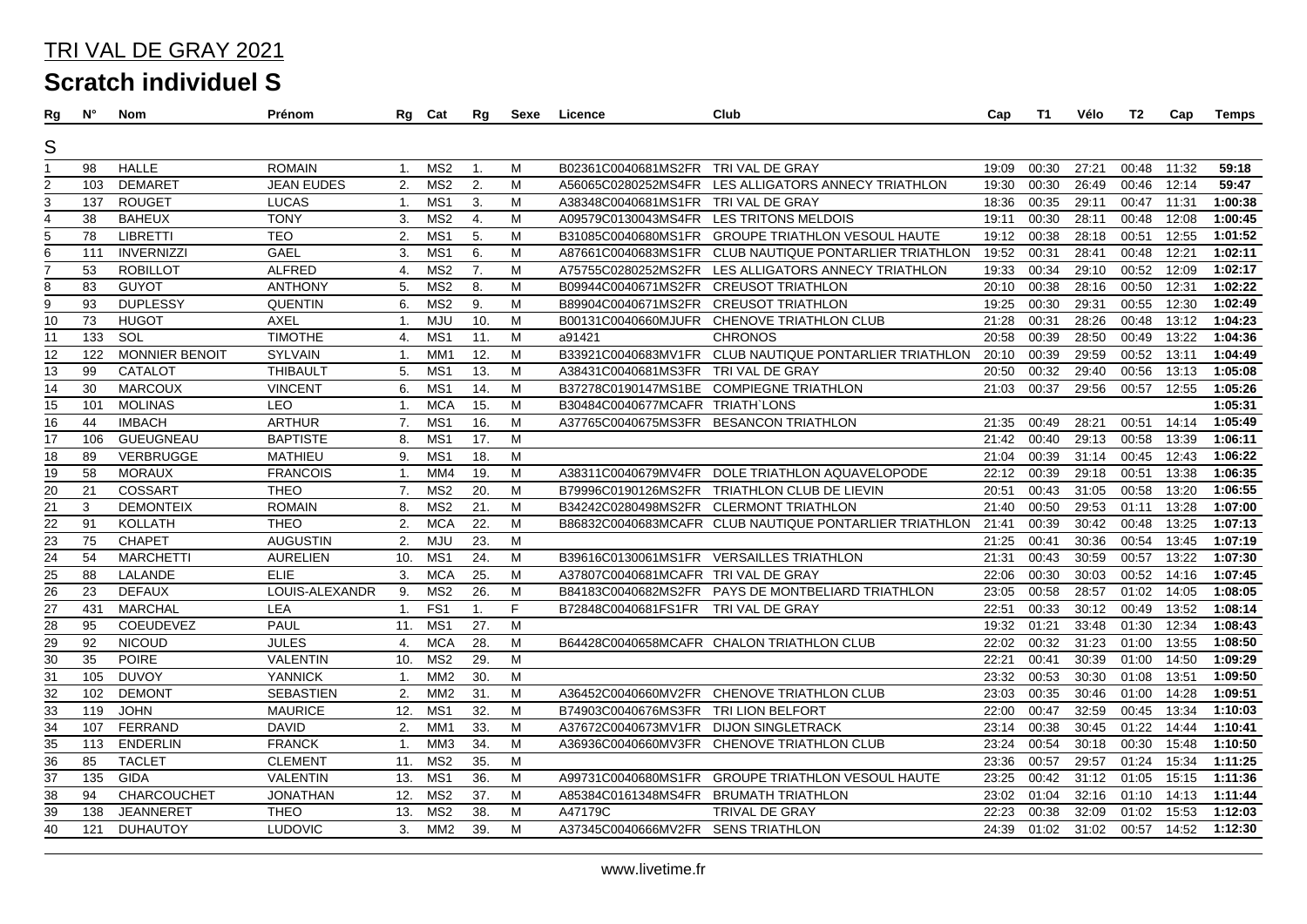| Rg              | $N^{\circ}$ | Nom                  | Prénom             | Rg               | Cat             | Rg              | Sexe | Licence                                | Club                                            | Cap               | T1    | Vélo  | T2          | Cap   | <b>Temps</b> |
|-----------------|-------------|----------------------|--------------------|------------------|-----------------|-----------------|------|----------------------------------------|-------------------------------------------------|-------------------|-------|-------|-------------|-------|--------------|
| 41              | -1          | <b>TOITOT</b>        | <b>MARC</b>        | 3.               | MM <sub>1</sub> | 40.             | M    |                                        |                                                 | 24:22             | 00:55 | 30:43 | 01:04       | 15:39 | 1:12:41      |
| 42              | 108         | <b>FERRIER</b>       | PIERRE-LUC         | 14.              | MS <sub>1</sub> | 41.             | M    |                                        | B26893C0280227MS3FR BOURG EN BRESSE TRIATHLON   | 22:01             | 00:38 | 33:59 | 01:06       | 15:14 | 1:12:56      |
| $\overline{43}$ | 19          | <b>HAAG</b>          | PAUL               | 3.               | <b>MJU</b>      | 42.             | M    |                                        |                                                 | 23:42             | 00:43 | 32:15 | 00:57       | 15:26 | 1:13:01      |
| $\overline{44}$ | 130         | <b>DA ROCHA</b>      | <b>FERNANDO</b>    | 2.               | MM4             | 43.             | M    | B30949C0160167MV4PR T.O.S TRIATHLON    |                                                 | 24:43             | 01:12 | 30:48 | 01:22       | 15:03 | 1:13:06      |
| $\overline{45}$ | 77          | LAVENU               | <b>NOAH</b>        | 4.               | <b>MJU</b>      | 44.             | M    |                                        | B13458C0040660MJUFR CHENOVE TRIATHLON CLUB      | 25:10             | 00:55 | 30:16 | 01:09       | 15:45 | 1:13:12      |
| 46              | 428         | <b>RACLOT</b>        | <b>MARION</b>      | 2.               | FS <sub>1</sub> | 2.              | F.   | A38604C0040671FS3FR                    | <b>CREUSOT TRIATHLON</b>                        | 24:13             | 00:38 | 32:52 | 01:06       | 14:39 | 1:13:26      |
| $\overline{47}$ | 76          | LAVENU               | <b>DAVID</b>       | 4.               | MM <sub>2</sub> | 45.             | M    | A61272C0040673MV2FR DIJON SINGLETRACK  |                                                 | 25:02             | 00:42 | 31:23 | 01:00       | 15:25 | 1:13:30      |
| $\overline{48}$ | 112         | <b>CASTILLO</b>      | <b>VINCENT</b>     | 14.              | MS <sub>2</sub> | 46.             | M    | B36803C0040681MS4FR TRI VAL DE GRAY    |                                                 | 23:45             | 00:46 | 32:28 | 01:01       | 15:33 | 1:13:31      |
| 49              | 70          | <b>OGIER</b>         | <b>MATTHIEU</b>    | 15.              | MS1             | 47.             | M    |                                        |                                                 | 23:12             | 00:51 | 33:59 | 01:00       | 14:43 | 1:13:43      |
| $\overline{50}$ | 40          | <b>LURIN</b>         | <b>ANTOINE</b>     | 16.              | MS1             | 48.             | M    |                                        | B70290C0130013MS3FR U.S. CRETEIL TRIATHLON      | 23:23             | 01:11 | 32:56 | 01:42       | 15:17 | 1:14:26      |
| $\overline{51}$ | 31          | <b>PILLOIX</b>       | <b>BAPTISTE</b>    | 17.              | MS1             | 49.             | M    |                                        |                                                 | 23:12             | 01:15 | 33:23 | 01:10       | 15:47 | 1:14:45      |
| $\overline{52}$ | 427         | <b>IMBACH</b>        | <b>MARINE</b>      | 3.               | FS <sub>1</sub> | 3.              | F.   | A38398C0040681FS3FR TRI VAL DE GRAY    |                                                 | 23:41             | 00:34 | 34:44 | 00:54       | 15:03 | 1:14:54      |
| 53              | 81          | <b>EICHENLAUB</b>    | LAURENT            | 4.               | MM <sub>1</sub> | 50.             | M    | A85863C0160206MV1FR ASPTT MULHOUSE TRI |                                                 | 25:42             | 00:49 | 31:22 | 01:07       | 16:00 | 1:14:58      |
| $\overline{54}$ | 444         | <b>FARIELLO</b>      | SANDRINE           | 1.               | FS <sub>2</sub> | 4.              | F.   | A38444C0040681FS4FR TRIVAL DE GRAY     |                                                 | 24:54             | 00:36 | 33:13 | 00:57       | 15:32 | 1:15:09      |
| $\overline{55}$ | 74          | <b>HUGOT</b>         | <b>CHRISTOPHE</b>  | 2.               | MM3             | 51.             | M    | A37462C0040660MV3FR                    | CHENOVE TRIATHLON CLUB                          | 24:38             | 00:47 | 32:42 | 01:01       | 16:19 | 1:15:24      |
| $\overline{56}$ | 125         | <b>DAUCHEZ</b>       | <b>BAPTISTE</b>    | 15.              | MS <sub>2</sub> | 52.             | M    | A11916C0160187MS4FR VITTEL TRIATHLON   |                                                 | 25:05             | 00:49 | 33:07 | 00:59       | 15:49 | 1:15:48      |
| $\overline{57}$ | 116         | <b>GUERIN</b>        | ARNAUD             | 5.               | MM <sub>2</sub> | 53.             | M    | B05896C0040666MV2FR SENS TRIATHLON     |                                                 | 26:36             | 00:54 | 31:45 | 01:08       | 15:44 | 1:16:05      |
| $\overline{58}$ | 100         | CHANTELAUZE          | <b>DAVID</b>       | 6.               | MM <sub>2</sub> | $\overline{54}$ | M    |                                        | B69285C0040679MV2FR DOLE TRIATHLON AQUAVELOPODE | 24:56             | 00:57 | 32:32 | 01:32       | 16:28 | 1:16:24      |
| $\overline{59}$ | 48          | <b>JEAMBRUN</b>      | <b>CYRILLE</b>     | 5.               | MM <sub>1</sub> | 55.             | М    |                                        |                                                 | 26:01             | 00:51 | 32:03 | 01:08       | 16:28 | 1:16:30      |
| $\overline{60}$ | 72          | <b>DELANCE</b>       | <b>AUREL</b>       | 5.               | <b>MCA</b>      | 56.             | M    |                                        | B25585C0040658MCAFR CHALON TRIATHLON CLUB       | 23:11             | 00:41 | 33:20 | 00:55       | 18:29 | 1:16:34      |
| 61              | 120         | <b>BONNEAU</b>       | <b>SIMON</b>       | 18.              | MS <sub>1</sub> | 57.             | M    | A11884C0160187MS1FR VITTEL TRIATHLON   |                                                 | 25:32             | 01:06 | 32:27 | 01:14       | 16:28 | 1:16:45      |
| 62              | 55          | <b>CHIGNARD</b>      | <b>THOMAS</b>      | 19.              | MS <sub>1</sub> | 58.             | M    |                                        |                                                 | 24:05             | 01:01 | 34:22 | 01:26       | 15:55 | 1:16:47      |
| 63              | 56          | <b>GOURIER</b>       | <b>BRICE</b>       | 20.              | MS <sub>1</sub> | 59.             | M    |                                        |                                                 | 24:28             | 00:53 | 34:11 | 01:11       | 16:17 | 1:16:59      |
| $\overline{64}$ | 90          | <b>FLORENTIN</b>     | <b>CLAUDE</b>      | 3.               | MM4             | 60.             | M    |                                        | A37454C0040679MV4FR DOLE TRIATHLON AQUAVELOPODE | 25:03             | 00:54 | 33:24 | 01:15       | 16:43 | 1:17:17      |
| 65              | 46          | <b>DUQUET</b>        | <b>PASCAL</b>      | 4.               | MM4             | 61.             | M    |                                        | A37721C0040678MV4FR HAUT JURA VO3 MAX TRIATHLON | 26:25             | 01:18 | 31:21 | 01:11       | 17:09 | 1:17:22      |
| 66              | 43          | <b>ROCHER</b>        | <b>SEBASTIEN</b>   | 6.               | MM <sub>1</sub> | 62.             | M    | A75837C0160167MV1FR T.O.S TRIATHLON    |                                                 | 26:13             | 00:58 | 32:51 | 01:12       | 16:18 | 1:17:31      |
| $\overline{67}$ | 64          | <b>GUILLOT</b>       | <b>MAXIME</b>      | 16.              | MS <sub>2</sub> | 63.             | M    |                                        | B79107C0280227MS2FR BOURG EN BRESSE TRIATHLON   | 24:51             | 01:04 | 33:19 | 01:02       | 17:28 | 1:17:41      |
| 68              | 28          | <b>LAURENT</b>       | <b>THIBAULT</b>    | 21.              | MS1             | 64.             | M    |                                        |                                                 | 26:10             | 01:05 | 33:04 | 01:19       | 16:13 | 1:17:49      |
| $\overline{69}$ | 127         | <b>PINOT</b>         | <b>SEBASTIEN</b>   | 17.              | MS <sub>2</sub> | 65.             | M    |                                        |                                                 | 25:13             | 01:08 | 34:44 | 01:15       | 15:56 | 1:18:13      |
| 70              | 136         | <b>APPELT</b>        | <b>REMI</b>        | 7.               | MM <sub>1</sub> | 66.             | M    |                                        |                                                 | 27:04             | 01:03 | 30:53 | 01:10       | 18:14 | 1:18:22      |
| $\overline{71}$ | 87          | <b>GONGET</b>        | <b>JULIEN</b>      | 18.              | MS <sub>2</sub> | 67.             | M    |                                        |                                                 | 25:15             | 00:46 | 33:58 | 01:13       | 17:16 | 1:18:27      |
| $\overline{72}$ | 436         | <b>BONNEAU</b>       | SANDRYNE           | $\mathbf{1}$ .   | FM <sub>2</sub> | 5.              | F.   | A11879C0160187FV2FR VITTEL TRIATHLON   |                                                 | 25:45             | 00:46 | 34:55 | 01:01       | 16:17 | 1:18:41      |
| $\overline{73}$ | 65          | <b>LAPALUS</b>       | <b>PIERRE</b>      | 7.               | MM <sub>2</sub> | 68.             | M    | A44880C0040673MV2FR DIJON SINGLETRACK  |                                                 | 26:04             | 00:57 | 34:19 | 01:24       | 16:11 | 1:18:53      |
| $\overline{74}$ | 423         | <b>ESCUDIE MAGGI</b> | <b>GARANCE</b>     | $\mathbf{1}$ .   | <b>FCA</b>      | 6.              | F.   | A37413C0040666FCAFR SENS TRIATHLON     |                                                 | 25:47             | 00:34 | 35:02 | 00:53       | 16:41 | 1:18:56      |
| 75              | 51          | <b>GUENON</b>        | <b>BRYAN</b>       | 19.              | MS <sub>2</sub> | 69.             | M    |                                        |                                                 | 24:20             | 01:15 | 35:57 | 01:33       | 16:04 | 1:19:07      |
| 76              | 63          | <b>NEU</b>           | ALEXANDRE          | 20.              | MS <sub>2</sub> | 70.             | M    | A76221C0040655MS2FR DIJON TRIATHLON    |                                                 | 25:39             | 01:04 | 35:30 | 01:01       | 15:55 | 1:19:07      |
| 77              | 131         | <b>CHARRIAT</b>      | <b>NICOLAS</b>     | 8.               | MM <sub>2</sub> | 71.             | M    | A10111C0160167MV2FR T.O.S TRIATHLON    |                                                 | 26:02             | 00:48 | 34:12 | 01:04       | 17:14 | 1:19:17      |
| $\overline{78}$ | 13          | <b>PERTUIS</b>       | <b>FRANCOIS</b>    | 5.               | MM4             | 72.             | M    |                                        |                                                 | 26:12             | 01:06 | 32:49 | 02:04       | 17:13 | 1:19:22      |
| 79              | 115         | <b>FOURNIER</b>      | <b>PASCAL</b>      | 6.               | MM4             | 73.             | M    |                                        | A44576C0040657MV4FR TRIATHLON MACON CLUB        | $\frac{1}{27:02}$ | 00:58 | 32:29 | 01:42       | 17:25 | 1:19:34      |
| $\overline{80}$ | 434         | <b>BOUARD</b>        | <b>LAURENCE</b>    | 1.               | FM <sub>1</sub> | 7.              | F.   | A36448C0040660FV1FR                    | CHENOVE TRIATHLON CLUB                          | 27:48             | 00:44 | 32:51 | 01:00       | 17:28 | 1:19:49      |
| $\overline{81}$ | 442         | <b>MESNIER</b>       | <b>MAILI</b>       | $\overline{2}$ . | <b>FCA</b>      | 8.              | F.   |                                        |                                                 | 25:47             | 00:55 | 34:47 | 01:02       | 17:28 | 1:19:56      |
| 82              | 47          | <b>REBILLARD</b>     | <b>JEAN-PIERRE</b> | 21.              | MS2             | 74.             | M    |                                        |                                                 | 25:40 01:01       |       | 36:23 | 01:23 15:35 |       | 1:20:00      |
|                 |             |                      |                    |                  |                 |                 |      |                                        |                                                 |                   |       |       |             |       |              |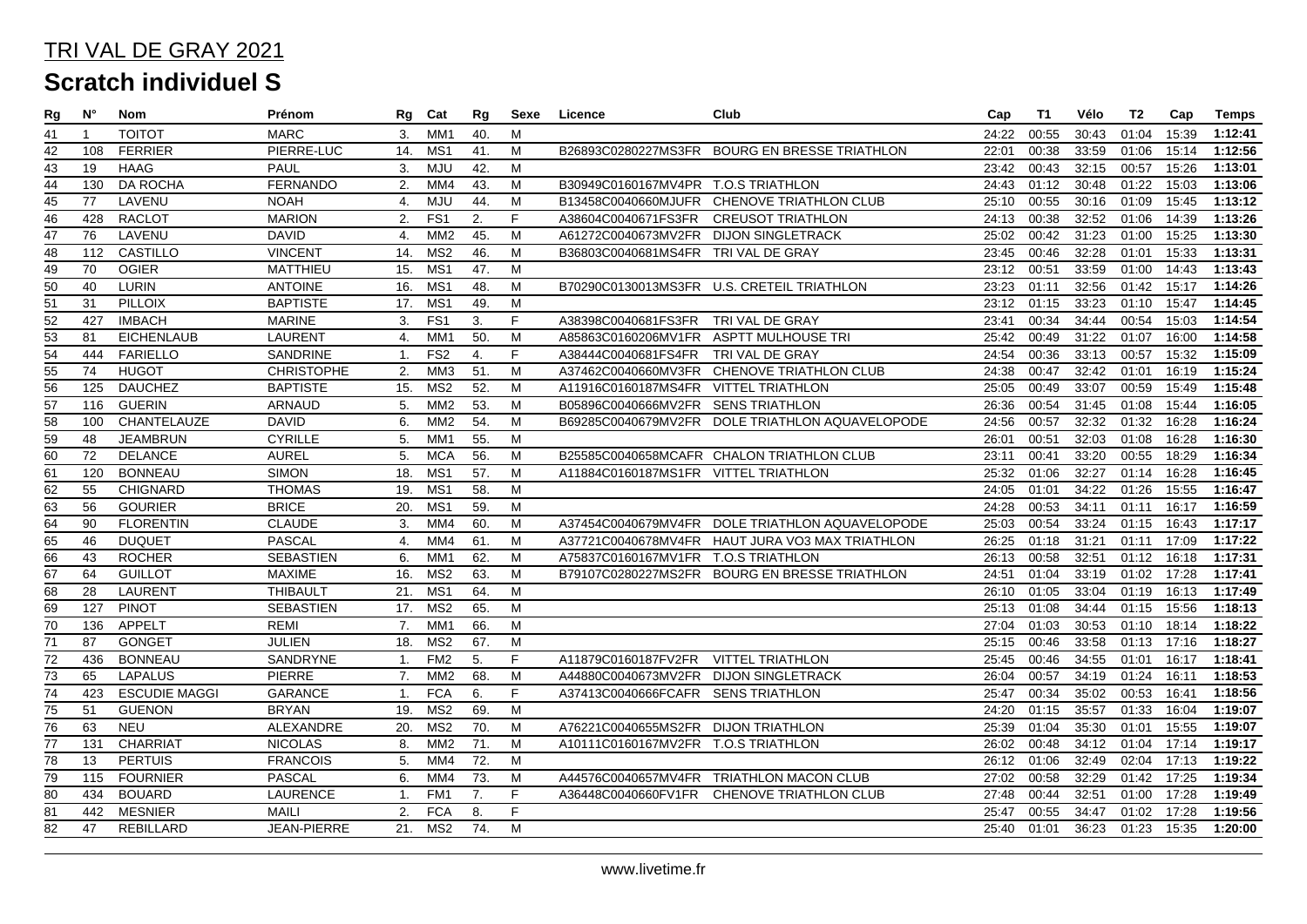| Rg               | N°             | Nom                  | Prénom           | Rg             | Cat              | Rg   | Sexe | Licence                                | Club                                              | Cap   | T1    | Vélo  | T2          | Cap   | Temps   |
|------------------|----------------|----------------------|------------------|----------------|------------------|------|------|----------------------------------------|---------------------------------------------------|-------|-------|-------|-------------|-------|---------|
| 83               | 96             | <b>MOUSTAKIR</b>     | <b>JULIEN</b>    | 22.            | MS <sub>2</sub>  | 75.  | M    | B75195C0040676MS4FR TRI LION BELFORT   |                                                   | 25:44 | 00:42 | 34:35 | 01:06       | 17:59 | 1:20:04 |
| $\overline{84}$  | 6              | <b>COLIN</b>         | <b>FABRICE</b>   | 3.             | MM <sub>3</sub>  | 76.  | M    |                                        |                                                   | 25:07 | 00:45 | 36:56 | 01:54       | 15:33 | 1:20:12 |
| 85               | 126            | <b>CONSTANZO</b>     | <b>THOMAS</b>    | 4.             | MM3              | 77.  | M    |                                        | A38178C0040658MV3FR CHALON TRIATHLON CLUB         | 27:49 | 01:04 | 32:22 | 01:20       | 17:46 | 1:20:18 |
| 86               | 402            | <b>GENIN</b>         | <b>PAULINE</b>   | 2.             | FS <sub>2</sub>  | 9.   | F.   | B34136C0280498FS2FR                    | <b>CLERMONT TRIATHLON</b>                         | 26:58 | 00:45 | 35:29 | 01:01       | 16:09 | 1:20:19 |
| $\overline{87}$  | 67             | QUERU                | <b>CYRIL</b>     | 9.             | MM <sub>2</sub>  | 78.  | M    | A60520L0040660MV2FR                    | CHENOVE TRIATHLON CLUB                            | 26:55 | 01:23 | 32:52 | 01:37       | 17:49 | 1:20:33 |
| 88               | 14             | <b>PERTUIS</b>       | <b>FABIEN</b>    | 22.            | MS <sub>1</sub>  | 79.  | M    |                                        |                                                   | 26:09 | 00:55 | 33:59 | 01:41       | 17:57 | 1:20:40 |
| 89               | 57             | <b>GUISE</b>         | <b>CLEMENT</b>   | 5.             | <b>MJU</b>       | 80.  | M    | B56898C0160206MJUFR ASPTT MULHOUSE TRI |                                                   | 26:34 | 01:35 | 36:13 | 01:31       | 14:59 | 1:20:51 |
| 90               | 80             | <b>MARTIN</b>        | <b>RENE</b>      | $\mathbf{1}$ . | MM6              | 81.  | M    |                                        |                                                   | 27:33 | 01:08 | 34:35 | 01:41       | 16:29 | 1:21:24 |
| $\overline{91}$  | 415            | <b>PROBST</b>        | <b>CLOE</b>      | 3.             | FS <sub>2</sub>  | 10.  | F.   |                                        | B11091C0190147FS2FR COMPIEGNE TRIATHLON           | 27:23 | 00:41 | 35:23 | 00:54       | 17:06 | 1:21:25 |
| 92               | 439            | <b>MONNIAUD</b>      | <b>ELISE</b>     | 2.             | FM <sub>1</sub>  | 11.  | F    | A60438C0040673FV1FR                    | <b>DIJON SINGLETRACK</b>                          | 28:20 | 01:02 | 33:12 | 01:14       | 17:40 | 1:21:25 |
| $\overline{93}$  | 62             | <b>HERMEREL</b>      | <b>GABRIEL</b>   | 6.             | <b>MCA</b>       | 82.  | M    |                                        |                                                   | 27:13 | 01:01 | 31:48 | 01:26       | 20:42 | 1:22:08 |
| $\overline{94}$  | 407            | <b>JOLY</b>          | <b>ANTONY</b>    | 8.             | MM <sub>1</sub>  | 83.  | M    |                                        |                                                   | 26:39 | 01:14 | 35:39 | 01:26       | 17:24 | 1:22:20 |
| $\overline{95}$  | 68             | <b>GOGIBUS</b>       | <b>PIERRE</b>    | 23.            | M <sub>S</sub> 1 | 84.  | M    |                                        | B75973C0040660MS3FR CHENOVE TRIATHLON CLUB        | 27:05 | 01:40 | 34:33 | 02:08       | 17:24 | 1:22:48 |
| 96               | 10             | <b>DJENOUAL</b>      | <b>MOHAMED</b>   | 24.            | MS <sub>1</sub>  | 85.  | M    |                                        |                                                   | 26:28 | 01:10 | 36:33 | 01:39       | 17:01 | 1:22:49 |
| $\overline{97}$  | 86             | <b>JALLIOT</b>       | <b>ALEXIS</b>    | 25.            | MS <sub>1</sub>  | 86.  | M    |                                        |                                                   | 28:11 | 01:07 | 32:52 | 01:23       | 19:33 | 1:23:03 |
| $\overline{98}$  | 139            | <b>JACQUEMIN</b>     | <b>JOHN</b>      | 26.            | MS <sub>1</sub>  | 87.  | M    |                                        |                                                   | 27:11 | 00:59 | 36:31 | 01:17       | 17:45 | 1:23:41 |
| 99               | 443            | CHARRIAT-KROL        | JULIE            | 3.             | <b>FCA</b>       | 12.  | F.   | B14107C0160167FCAFR T.O.S TRIATHLON    |                                                   | 26:55 | 00:41 | 38:28 | 01:10       | 16:44 | 1:23:56 |
| $\overline{100}$ | 25             | <b>POULNOT</b>       | <b>LUBIN</b>     | 7.             | <b>MCA</b>       | 88.  | M    |                                        | A91872C0280233MCAFR VAULX EN VELIN TRIATHLON      | 28:08 | 00:50 | 36:09 | 01:10       | 18:10 | 1:24:25 |
| 101              | 16             | <b>BIZIOREK</b>      | LEO              | 27.            | MS <sub>1</sub>  | 89.  | M    |                                        |                                                   | 26:50 | 01:16 | 37:42 | 01:39       | 17:04 | 1:24:28 |
| 102              | 29             | <b>KIMMEL</b>        | <b>GUILLAUME</b> | 28.            | MS <sub>1</sub>  | 90.  | M    |                                        |                                                   | 28:56 | 01:16 | 34:55 | 01:23       | 18:19 | 1:24:46 |
| 103              | 417            | <b>JEANNERET</b>     | <b>PERRINE</b>   | 4.             | FS <sub>1</sub>  | 13.  | F.   | A55679C0040680FS1FR                    | <b>GROUPE TRIATHLON VESOUL HAUTE</b>              | 28:45 | 00:43 | 35:39 | 01:08       | 18:35 | 1:24:47 |
| 104              | $\overline{4}$ | <b>RAVAUX</b>        | PHILIPPE         | 1.             | MM <sub>5</sub>  | 91.  | M    |                                        | A14117C0280227MV5FR BOURG EN BRESSE TRIATHLON     | 27:09 | 01:06 | 37:24 | 01:25       | 17:56 | 1:24:58 |
| 105              | 425            | <b>AUGADE</b>        | <b>ORIANE</b>    | 5.             | FS <sub>1</sub>  | 14.  | F.   |                                        | B84062L0040667FS3FRA TRIATHLON CLUB AUXONNAIS     | 27:49 | 01:17 | 36:54 | 01:14       | 17:48 | 1:25:01 |
| 106              | 124            | <b>DAVID</b>         | <b>ANTOINE</b>   | 8.             | <b>MCA</b>       | 92.  | M    | B62825C0040655MCAFR DIJON TRIATHLON    |                                                   | 26:08 | 00:45 | 39:17 | 01:05       | 17:57 | 1:25:11 |
| 107              | 8              | <b>ROUGET</b>        | <b>MICHEL</b>    | 5.             | MM <sub>3</sub>  | 93.  | M    |                                        | A83541C0040680MV3FR GROUPE TRIATHLON VESOUL HAUTE | 27:01 | 01:18 | 38:08 | 01:32       | 17:20 | 1:25:16 |
| 108              | 424            | <b>MIRAT</b>         | <b>CELINE</b>    | 2.             | FM <sub>2</sub>  | 15.  | F.   |                                        | B37059C0040679FV2FR DOLE TRIATHLON AQUAVELOPODE   | 29:06 | 01:00 | 36:35 | 01:25 17:48 |       | 1:25:52 |
| 109              | 24             | <b>BOUSSON</b>       | JEAN-MARC        | 23.            | MS <sub>2</sub>  | 94.  | M    |                                        |                                                   | 27:32 | 00:54 | 37:41 | 01:08       | 18:48 | 1:26:01 |
| 110              | 132            | <b>NICAISE</b>       | <b>XAVIER</b>    | 9.             | MM <sub>1</sub>  | 95.  | М    | B53433C0160167MV1FR T.O.S TRIATHLON    |                                                   | 28:52 | 00:45 | 36:57 | 01:12       | 18:17 | 1:26:02 |
| 111              | 59             | LALLOZ               | <b>DANIEL</b>    | 7.             | MM4              | 96.  | M    |                                        |                                                   | 30:09 | 01:37 | 33:59 | 01:49       | 18:40 | 1:26:12 |
| 112              | 109            | <b>GUILLAUME</b>     | <b>MICHAEL</b>   | 10.            | MM <sub>2</sub>  | 97.  | M    |                                        |                                                   | 29:15 | 01:17 | 35:47 | 01:36       | 18:25 | 1:26:19 |
| 113              | 20             | <b>PAFUNDI</b>       | SALVATORE        | 2.             | MM <sub>6</sub>  | 98.  | M    |                                        | B12169C0040679MV6FR DOLE TRIATHLON AQUAVELOPODE   | 30:07 | 01:22 | 34:14 | 01:39       | 19:00 | 1:26:20 |
| 114              | 440            | VASSARD              | <b>AURIANE</b>   | 4.             | <b>FCA</b>       | 16.  | F.   | B13869C0040670FCAFR                    | MONTBARD AUXOIS CLUB TRIATHLON                    | 26:59 | 00:59 | 40:01 | 01:10       | 17:18 | 1:26:24 |
| 115              | 32             | <b>BARAN</b>         | <b>YANN</b>      | 24.            | MS <sub>2</sub>  | 99.  | M    |                                        | B72042C0040660MS2FR CHENOVE TRIATHLON CLUB        | 28:08 | 01:24 | 37:46 | 01:35       | 18:11 | 1:27:02 |
| 116              | 429            | <b>GAUME</b>         | <b>ROMANE</b>    | 5.             | <b>FCA</b>       | 17.  | F.   | B05194C0040677FCAFR TRIATH`LONS        |                                                   | 29:37 | 00:50 | 37:16 | 00:57       | 18:25 | 1:27:04 |
| 117              | 118            | <b>BLANCO GARCIA</b> | <b>RENAUD</b>    | 10.            | MM <sub>1</sub>  | 100. | M    |                                        |                                                   | 30:05 | 01:02 | 35:21 | 01:26       | 19:21 | 1:27:12 |
| 118              | 60             | <b>TRUCHE</b>        | <b>THIERRY</b>   | 11.            | MM <sub>2</sub>  | 101. | M    | A10998C0160176MV2FR LANGRES TRIATHLON  |                                                   | 29:36 | 00:58 | 35:57 | 00:58       | 19:54 | 1:27:21 |
| 119              | 403            | <b>LOUIS</b>         | <b>EMELINE</b>   | 6.             | FS <sub>1</sub>  | 18.  | F    |                                        |                                                   | 29:09 | 01:03 | 37:29 | 01:17       | 18:46 | 1:27:43 |
| 120              | 408            | <b>NAUDIN</b>        | <b>SEVERINE</b>  | 3.             | FM <sub>2</sub>  | 19.  | F.   |                                        | A36902C0040660FV2FR CHENOVE TRIATHLON CLUB        | 28:57 | 00:57 | 37:27 | 01:21       | 19:10 | 1:27:51 |
| 121              | 27             | <b>VICARD</b>        | <b>ADRIEN</b>    | 25.            | MS <sub>2</sub>  | 102. | M    |                                        |                                                   | 28:12 | 00:55 | 38:06 | 01:38       | 19:09 | 1:27:59 |
| 122              | 438            | <b>PONCET</b>        | <b>NADINE</b>    | 4.             | FM <sub>2</sub>  | 20.  | F    | A74486C0040677FV2FR                    | <b>TRIATH LONS</b>                                | 30:02 | 00:58 | 37:51 | 01:15       | 18:13 | 1:28:18 |
| 123              | 22             | <b>CUOMO</b>         | <b>JEROME</b>    | 12.            | MM <sub>2</sub>  | 103. | M    |                                        |                                                   | 30:37 | 00:47 | 35:15 | 01:10       | 20:44 | 1:28:30 |
| 124              | 82             | SAUVAGE              | <b>FREDERIC</b>  | 8.             | MM4              | 104. | M    |                                        | A36921C0040660MV4FR CHENOVE TRIATHLON CLUB        | 28:47 | 01:29 | 38:13 | 01:54       | 18:21 | 1:28:41 |
|                  |                |                      |                  |                |                  |      |      |                                        |                                                   |       |       |       |             |       |         |